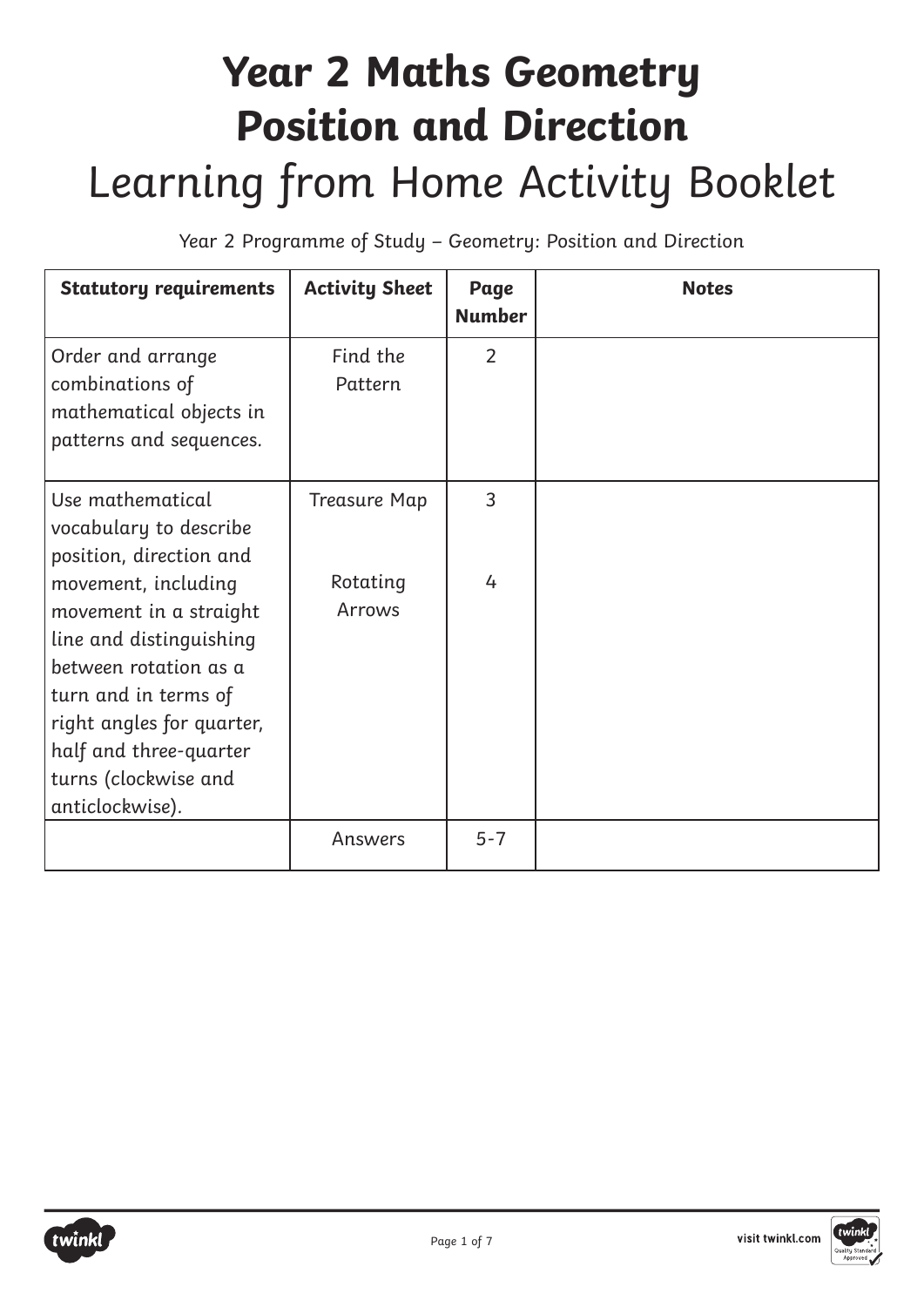### **Find the Pattern**

Continue these patterns.



Rosie creates a pattern with coloured beads. Can you draw her pattern on the bead string? It goes yellow, yellow, blue, yellow, yellow, blue…



What colour will the 12th bead be?

What colour will the 20th bead be?

Rosie decides to put a green bead between each of the two yellow beads in her pattern. What does her bead string look like now?



What colour will the 12th and 20th beads be now?

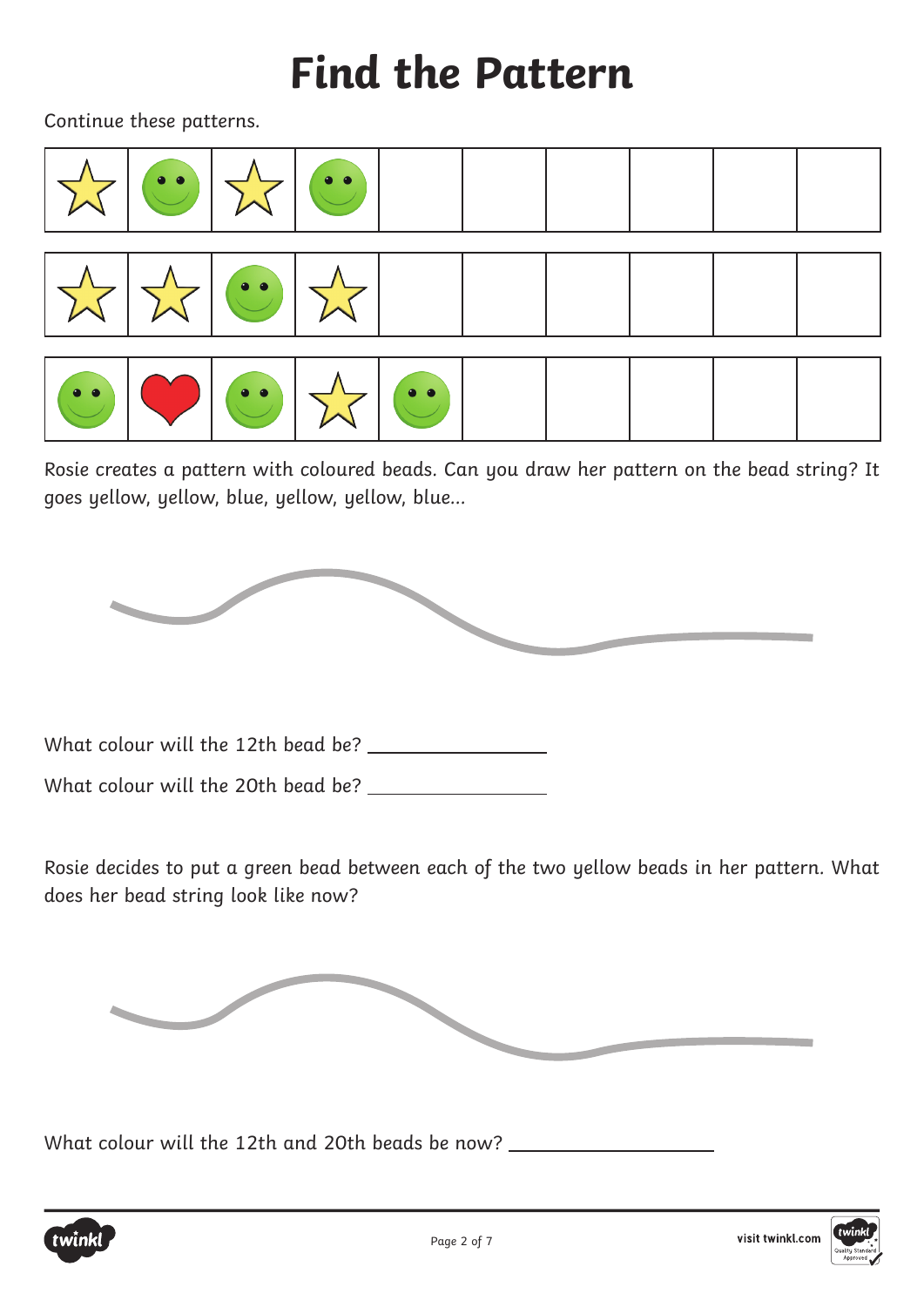### **Treasure Map**

Help Pirate Pete find his way to the buried treasure, by following the instructions on the map.



Start at X.

- Move 2 squares forward. Rotate clockwise.
- Move 1 square forward. Rotate anti-clockwise.
- Move 1 square forward. Rotate clockwise.
- Move 3 squares forward. Rotate anti-clockwise.
- Move 2 squares forward. Rotate clockwise.
- Move 2 squares forward. Draw the treasure on the map!





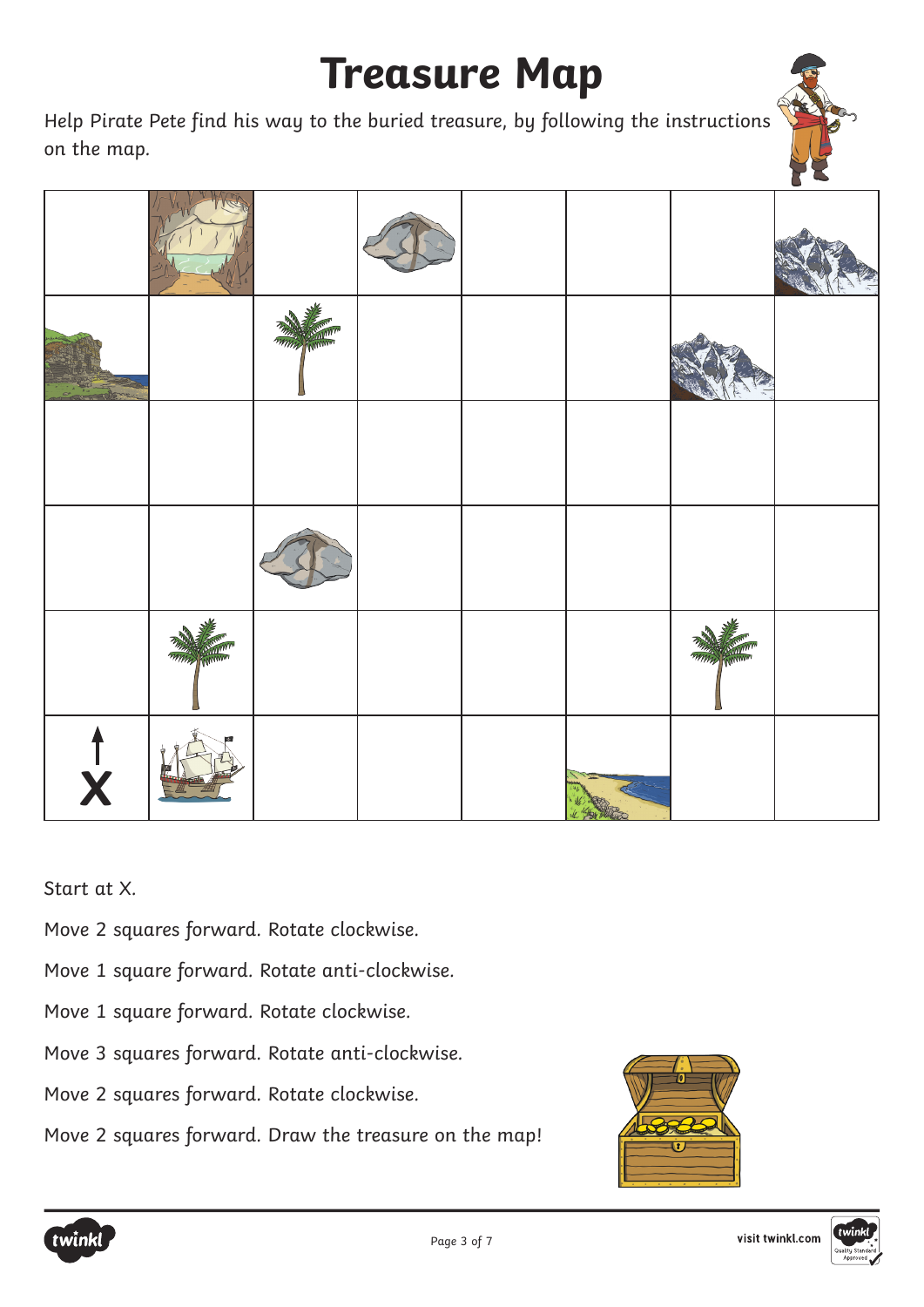# **Rotating Arrows**

| Start with | Do this                           | It will look like this: |
|------------|-----------------------------------|-------------------------|
|            | quarter turn clockwise            |                         |
|            | half turn anti-clockwise          |                         |
|            | full turn clockwise               |                         |
|            | quarter turn anti-clockwise       |                         |
|            | half turn clockwise               |                         |
|            | three quarter turn anti-clockwise |                         |
|            | three quarter turn clockwise      |                         |

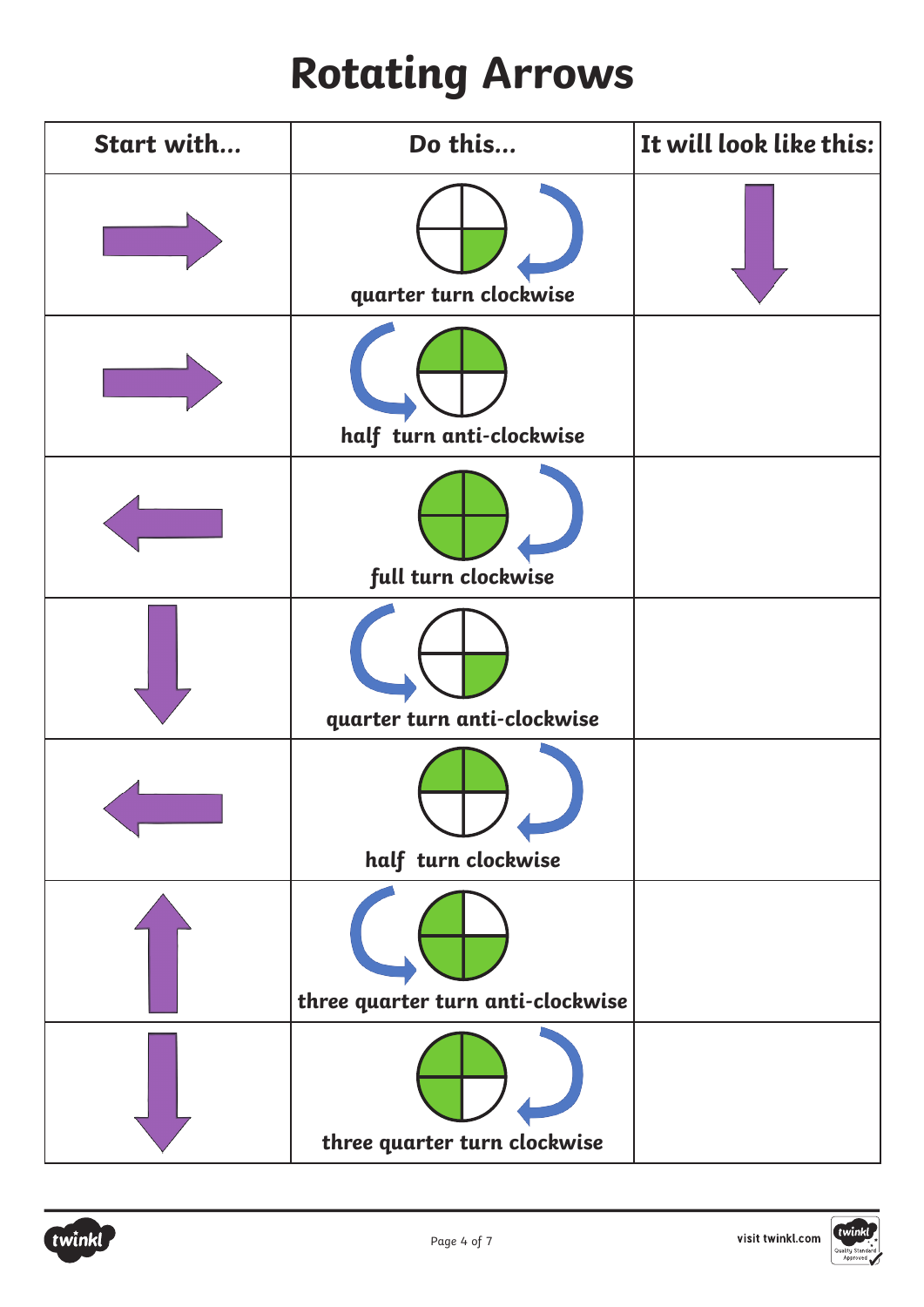### Find the Pattern **Answers**

Continue these patterns.



Rosie creates a pattern with coloured beads. Can you draw her pattern on the bead string? It goes yellow, yellow, blue, yellow, yellow, blue…



What colour will the 12th bead be? \_\_\_\_\_\_ **blue** 

What colour will the 20th bead be? \_\_\_\_\_\_\_**yellow** 

Rosie decides to put a green bead between each of the two yellow beads in her pattern. What does her bead string look like now?



What colour will the 12th and 20th beads be now? **both blue** 

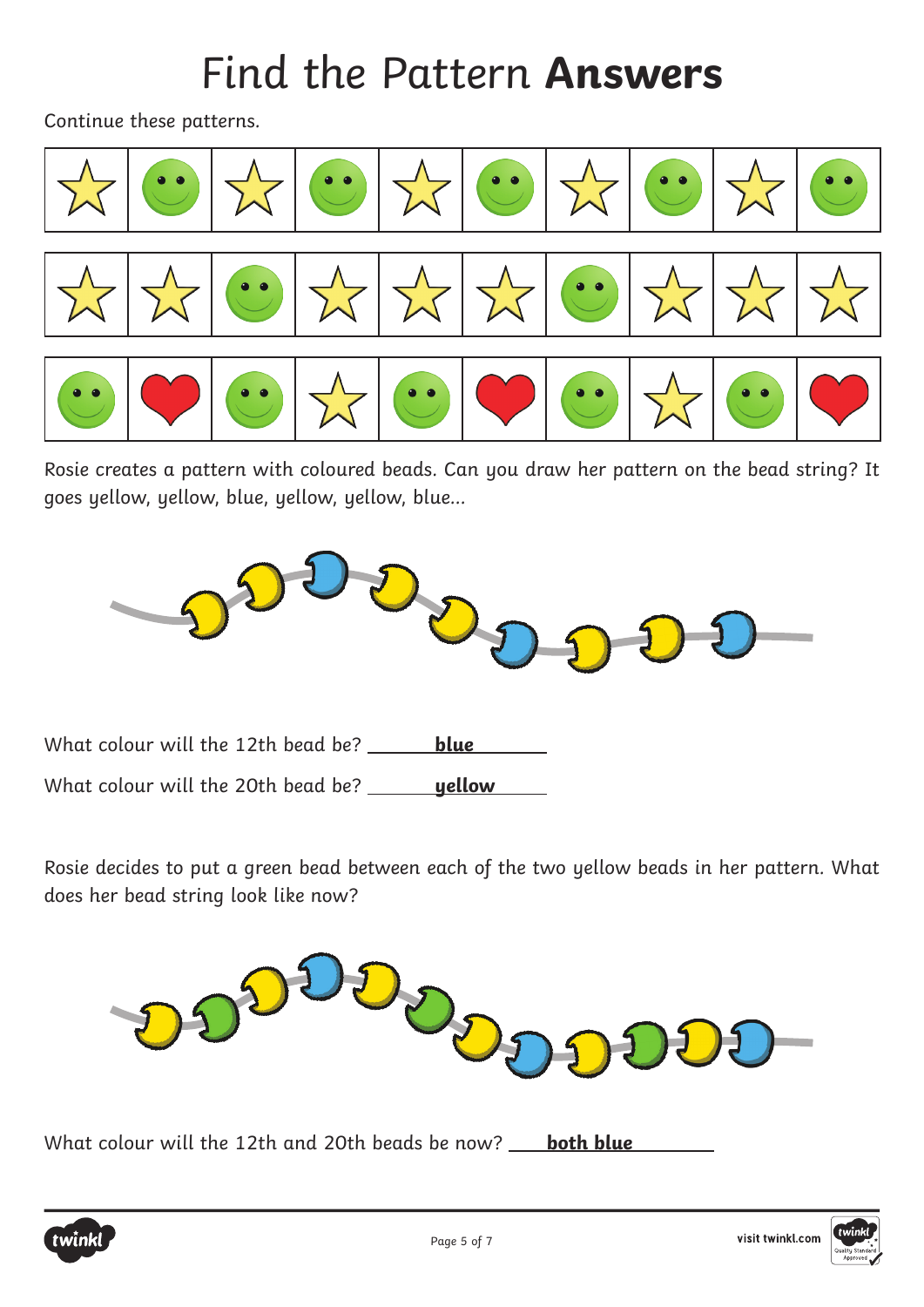### Treasure Map **Answers**

Help Pirate Pete find his way to the buried treasure, by following the instructions on the map.



Start at X.

- Move 2 squares forward. Turn right.
- Move 1 square forward. Turn left.
- Move 1 square forward. Turn right.
- Move 3 squares forward. Turn left.
- Move 2 squares forward. Turn right.
- Move 2 squares forward. Draw the treasure on the map!